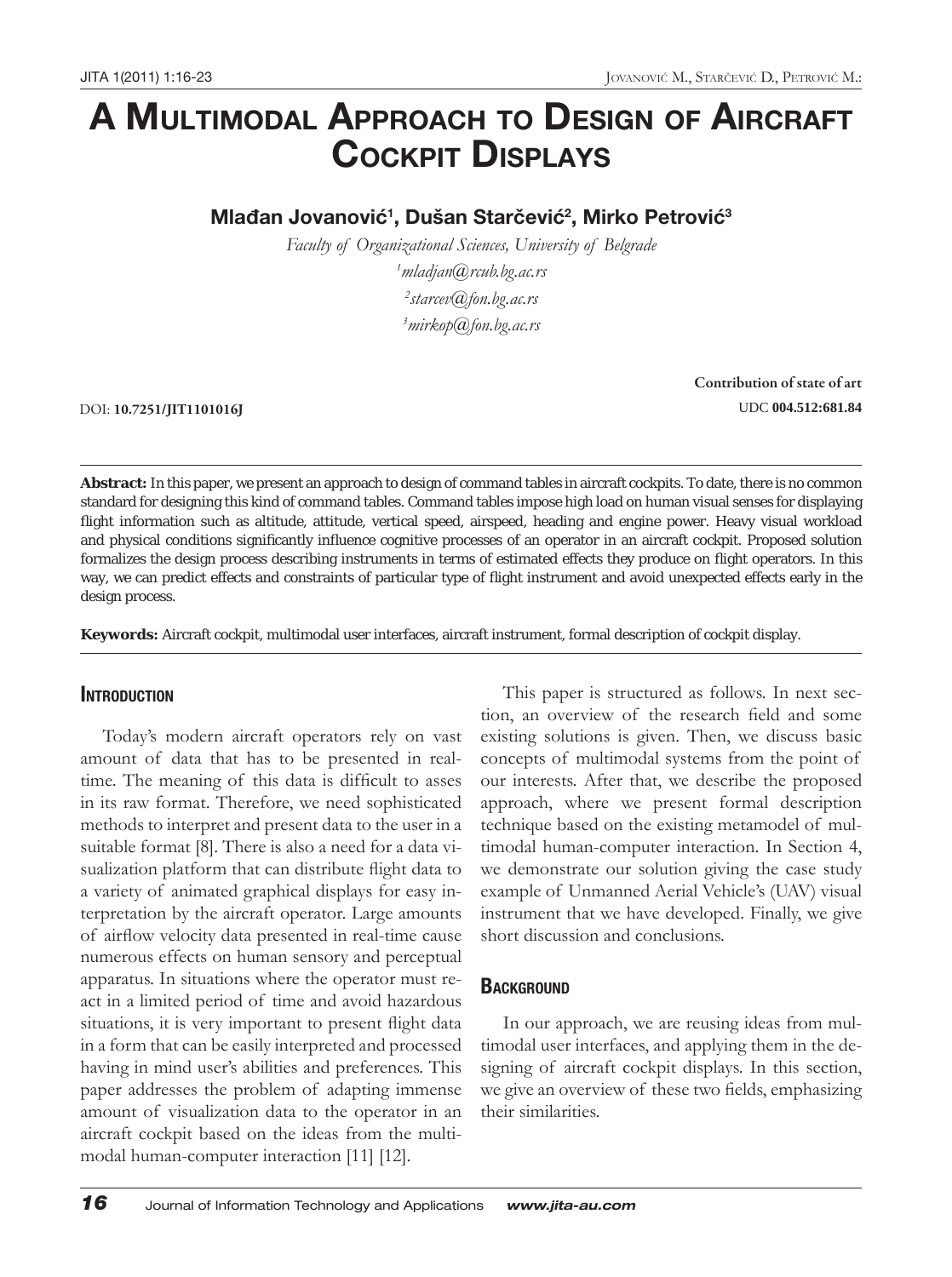#### **Problem Background**

Over the last few decades, the continuous global growth of air traffic has led to increasing problems with respect to airspace capacity and delays [17]. This situation has initiated the research for new operational concepts and aircraft systems that aim for more independent aircraft systems in order to probe the human factors of pilots when operating in aircraft cockpit. Key aspects of this research include modeling interaction in complex time-critical environments like aircraft cockpit and providing timely context-sensitive information in real time without overloading or distracting the human operator [5]. In aircrafts, human-machine interaction is the key issue in providing situational awareness and maintaining safety. The operator functions as an observer who monitors display's information from the flight computer, pays attention to the environment and concentrates on communication tasks. To facilitate the amount of work and tasks he or she has to accomplish, the aircraft becomes more and more computerized. However, the displays in the cockpit of an aircraft can be quite complex and have to function in a harsh visual environment that may strongly affect the quality of the displayed information. Numerous reports and studies clarify specific fields of research such as situation awareness [4], tactile sensation [10], color patterns [3] and so forth. Major drawback of existing solutions is a lack of operational feedback regarding human performances connected with audio, visual and haptic cues in highly interactive environments such as aircraft cockpit.

If we consider interfaces developed in the field of highly interactive (also called post-WIMP) applications, the dynamicity of interaction objects in terms of existence, reactivity and interrelations appears as a new characteristic [6]. These interfaces may include new interactors such as graphical representations of aircrafts at any time during the use of application. Even though this kind of problem is, by programming languages, handled easily, it is hard to master it in terms of models. This is why classical formal description techniques have to be improved in order to be able to describe highly interactive environment in a complete and unambiguous way. The reason for deployment of formal description techniques lies in the fact that they are means for modeling all components of an interactive system (presentation, dialogue and functional module). Besides, they are usually applied to early phases of development process and clarify their limits when it comes to evaluation.

#### **Multimodal Human-Computer Interaction**

Multimodal systems represent a research-level paradigm shift from conventional WIMP interfaces toward providing users with greater expressive power, naturalness, flexibility and portability [13]. Multimodal research focuses on human perceptual channels [16]. User communicates with the system through set of communication channels which use different modalities, such as visual display, audio, and tactile feedback, to engage human perceptual, cognitive, and communication skills in understanding what is being presented. Multimodal systems integrate various modalities simultaneously, sequentially or independently, and they are defined by multimodal integration patterns [14].

Various systems offering multimodal interaction techniques have been provided since the early work Bolt in early 80's [1]. Although some real systems have been presented, development process of multimodal interactive systems remains difficult task usually carried out by an ad hoc process.

Previous study on multimodal interaction [8] has shown that multimodal interaction presents several advantages:

Multimodality increases the overall efficiency of interaction. Task-critical errors decrease during multimodal interaction. This advantage justifies the use of multimodal techniques in highly interactive environments (for instance aircraft cockpit).

Flexibility of a multimodal interface can accommodate a wide range of users, tasks and environments-including users who are temporarily or permanently handicapped and usage in adverse surroundings (aircraft cockpit, for example).

Users have a strong preference to interact multimodally. This preference is most pronounced in spa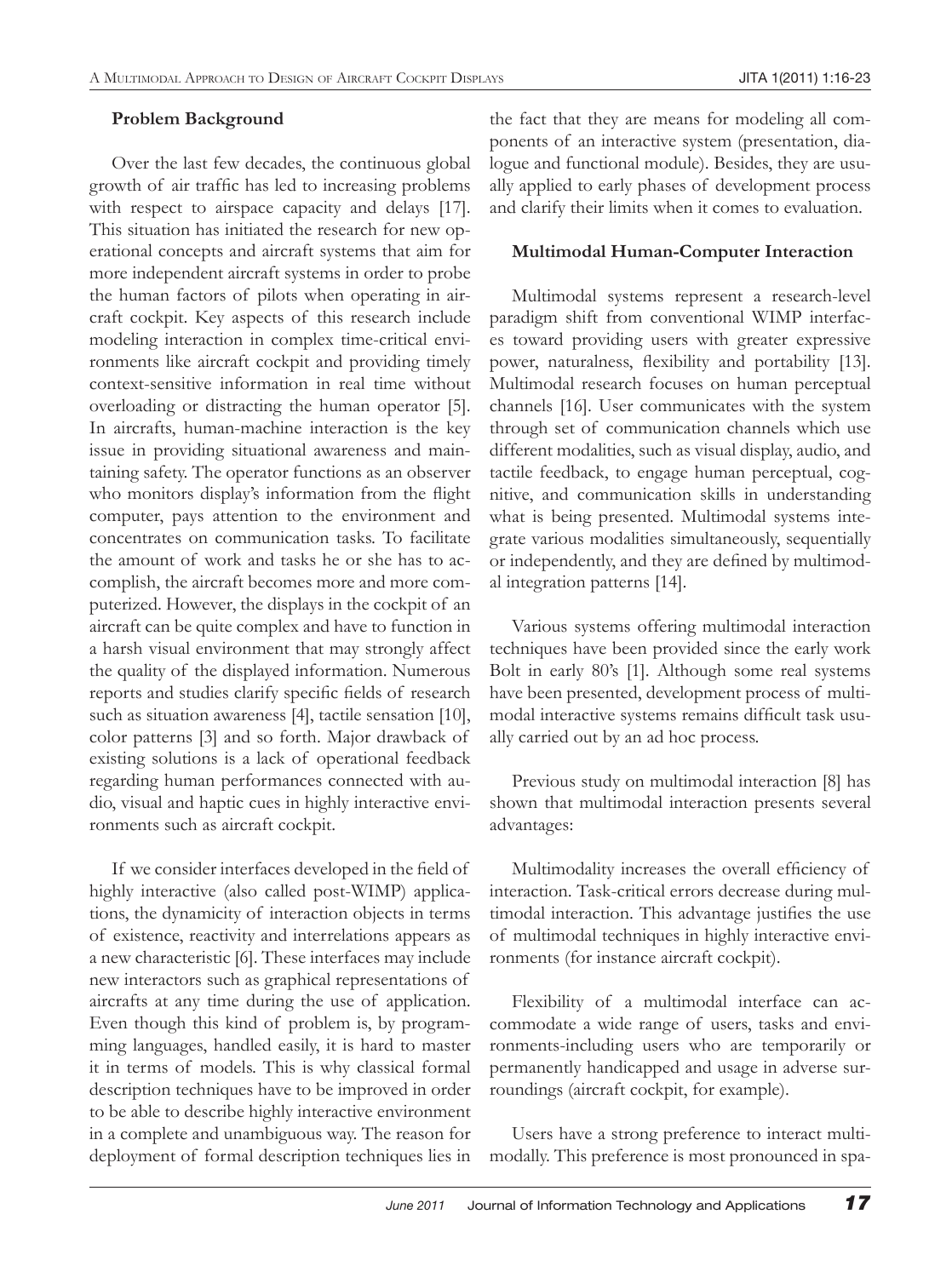tial domain systems when describing spatial information about location, number, orientation or shape of an object.

Multimodality provides greater naturalness and flexibility of interaction that facilitates learning process. This can be very useful for the flight simulator training.

We find multimodal interaction techniques very useful for designing user interfaces in an aircraft cockpit from the point of quantity (they can increase the bandwidth between user and system) and quality (extracting and adapting content according to user abilities and preferences).

For all these reasons, multimodal human-computer interaction appears to be very useful in the field of interactive systems. It permits enhancing human-computer interaction in these systems, but formal description technique is needed to describe entire multimodal interactive system in a way that can be incorporated in current software development practices.

gin with an overview of the vocabulary of modeling primitives. Then we define basic steps for describing aircraft displays as complex modalities, and describe how these models can be used in evaluating human performances. In the following section, we give a concrete example of a formal description of a visual instrument as a complex modality.

### **Metamodel of Sensory, Motor, Perceptual and Cognitive Effects**

The engineering of multimodal systems introduces additional complexity to the development of interactive software systems, which is rarely addressed by current software development methodologies. For example, the UML Unified Software Development Process [7] devotes only a short paragraph to the design of the user interface. For describing multimodal interfaces we use set of modeling primitives defined by the semantic metamodel of multimodal interaction which has been previously developed [11].

The main concept of the metamodel is a HCI modality, which is described as a form of interaction designed to engage some of human capabilities, e.g. to produce some effects on users. A HCI modality can be simple or complex. A complex modality integrates other modalities to create simultaneous

#### **PROPOSED SOLUTION**

In this section, we describe how we model aircraft cockpit displays as a multimodal interface. We be-

**TABLE 1.** CLASSIFICATION OF SENSORY, PERCEPTUAL, MOTOR AND COGNITIVE CONCEPTS

| Classification | Concepts                                                                      |
|----------------|-------------------------------------------------------------------------------|
| Sensory        | Stimulus: light, sound, vibration                                             |
|                | Sensory excitation                                                            |
|                | Sensory processing: color, sharpness, peripheral vision                       |
| Perceptual     | Pattern recognition                                                           |
|                | Grouping: similarity, proximity, or voice color or timber                     |
|                | Highlighting : color, polarity, or intensity                                  |
|                | 3D cue such as stereo vision or interaural time difference                    |
|                | Illusion                                                                      |
| Motor          | Movement: translation or rotation                                             |
|                | Force: pressure or twisting                                                   |
|                | Hand or head movement                                                         |
|                | Degree of freedom                                                             |
| Cognitive      | Short- or long-term memory and memory processes such as remembering forgeting |
|                | Attention: focus and context                                                  |
|                | Reasoning: deductive, inductive, and abductive                                |
|                | Problem solving: Gestalt, problem space, and analogical mapping               |
|                | Analogy                                                                       |
|                | Skill acquisition: skill level, proceduralization, and generalization         |
|                | Linguistics: speech, listening, reading, and writing                          |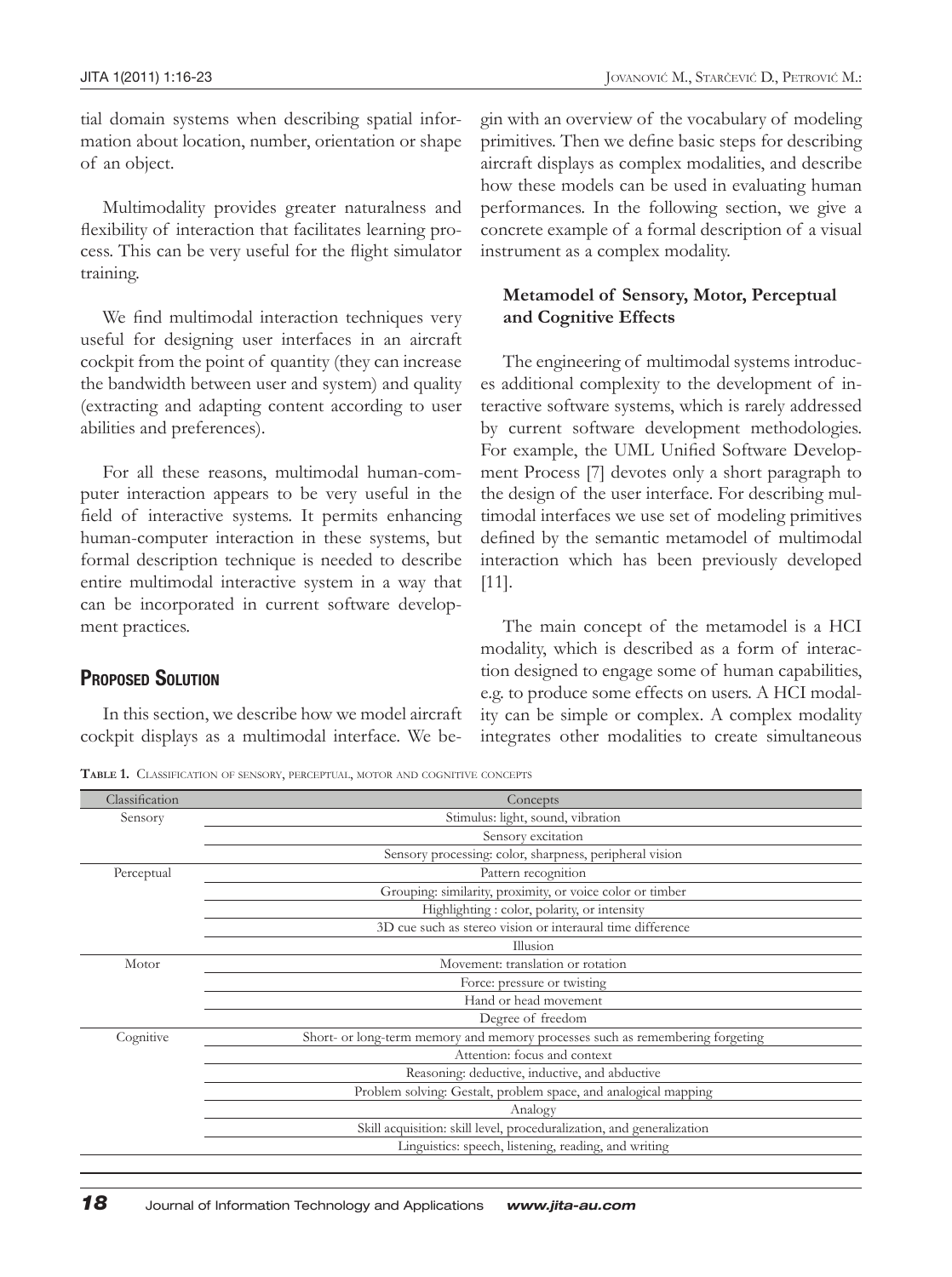use of them, while a simple modality represents a primitive form of interaction. Simple HCI modality can be input or output, using the computer as a reference point. Input and output modalities are not symmetric with human input and output modalities because they represent a computer viewpoint, where it is computer code, not neural circuity that controls interaction with users. Each modality engages some of human capabilities, e.g. it produces some effects on the user. Effects are classified in four main categories: sensory, perceptual, motor, and cognitive (Table 1).

Sensory effects describe processing stimuli performed by human sensory apparatus. Perceptual effects are more complex effects that human perceptual systems get by analyzing data received from sensors. Motor effects describe human mechanical action, such as head movement or pressure. Cognitive effects describe effects that take place at a higher level of human information processing, such as memory processes, attention, and curiosity. Furthermore, effects are often interconnected. For example, all perceptual effects are a consequence of sensory effects. These relations among effects are important because in this way a designer can see what side effects will be caused by his intention to use some effects.

#### **Proposed Approach**

Our approach is inspired by the model-driven development, where software development's primary focus and products are models rather than computer programs. In this way, it is possible to use concepts that are much less bound to underlying implementation technology and are much closer to the problem domain [15].

In the design of the instrument table, we have classified instrument types by analogy with modalities as basic or complex. Basic instrument tracks simple parameter values and changes and engages a specific human sense. According to the type of human sensory system it excites, basic instrument can be visual, audio or haptic. Each basic instrument consists of an instrument scale, instrument pointer, instrument zone, and scale marker. Complex instrument integrates other instruments combining information aimed at specific human sensory apparatus into complex and uniform excitation event.

Each individual instrument engages some human capabilities. Communication channel established between the human and system is parameterized by effects produced on the user. By classifying instruments into categories, we can have an insight into specific effects produced by them, which enables predicting effects conducted in complex instruments where various types of signals interfere and integrate. Next step is connecting estimated effects with cockpit environment characteristics and operator abilities that increase or decrease them. In this way, we can treat each instrument as a presentation modality having some inherit sensory, perceptual or cognitive qualities. Thus, a concrete instance of some instrument will add or change some qualities according to user abilities and preferences, for example, by choosing color scheme or shape pattern that can introduce some analogy. Upon these instrument descriptions, experimental evaluation of human performances for individual and complex components is done in order to conclude the metadescription of the presentation modalities as shown in Figure 1. Given the metadescriptions of the presentation mo-

FIG. 1. PROPOSED DESIGN PROCESS.

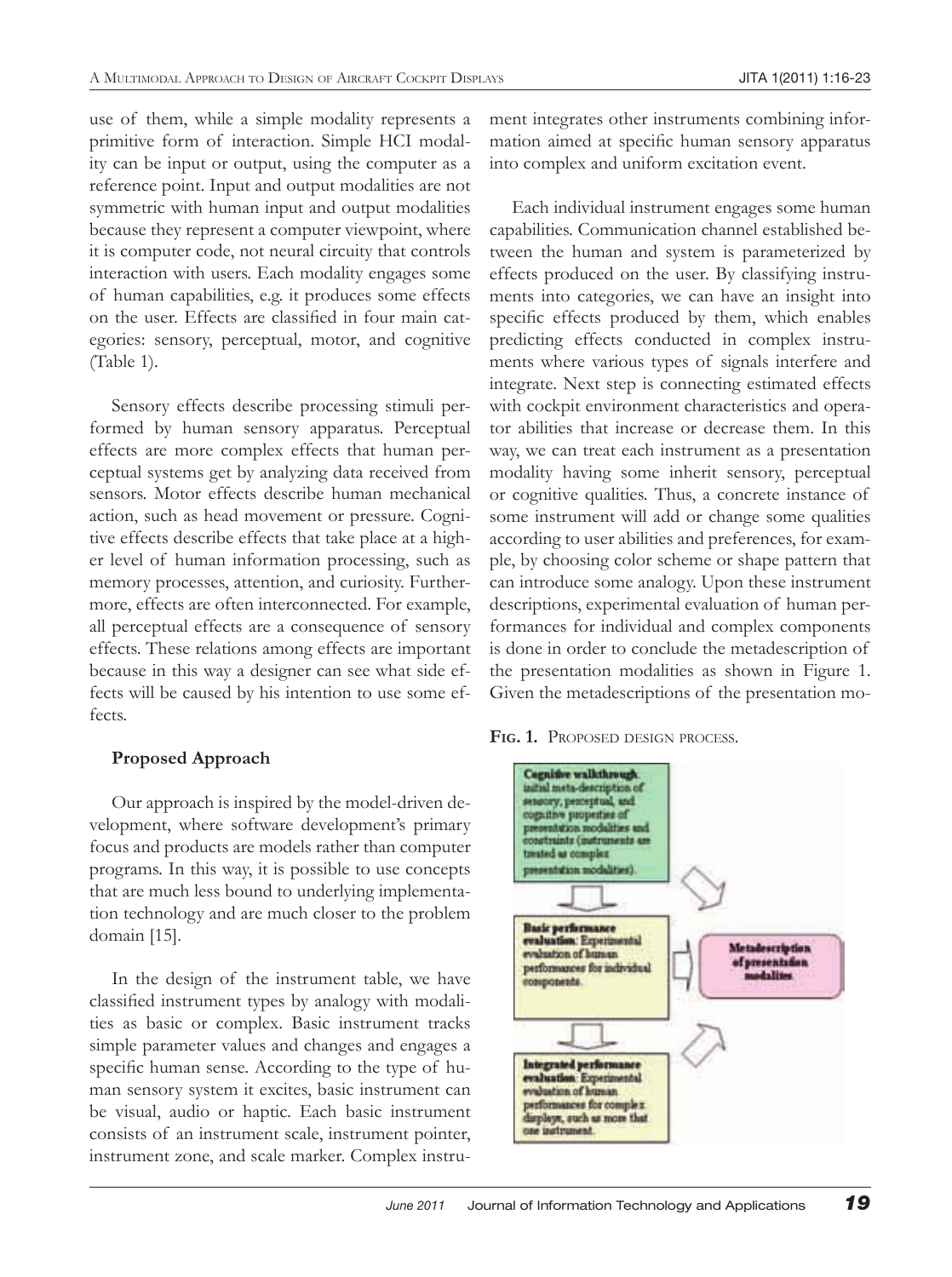dalities, each instrument is considered as an instance of defined metamodels.

 Mapping between instruments and effects can serve several purposes. It provides context where we could perceive many relations that are not always obvious. Predicting effects that an instrument causes on humans and connecting these effects with descriptions of limiting environment characteristics gives an opportunity to avoid some undesired situations which can occur (for example, increasing visual workload during instrument scan). Finally, information channels between users (pilot/operator) and device (the aircraft) are described in a uniform and an unambiguous way.

## **DESIGN CASE STUDY: A VISUAL INSTRUMENT**

We have applied our approach in designing virtual cockpit for close-range Unmanned Aerial Vehicles (UAV). Requirements for human-computer interface developed are as stated [9]:

- Ergonomic Goal. In order to minimize physical fatigue, the system has to form and fit a human body and to give comfortable environment (temperature and lighting).
- Cognitive Goal. In order to decrease cognitive fatigue, the system should use analog versus digital displays. Placement and font of text and

appropriate symbol shapes and colors should minimize scan time.

• Response Goal. This concerns minimizing UAV response time and is achieved by underlying implementation technology.

To realize these three goals we have applied proposed approach. Figure 2 is a UML class diagram, created with defined UML extensions [11], describing the effects of a visual instrument as a complex presentation modality. These effects are used as a basis for achieving our ergonomic, cognitive and response goals. An instrument's basic presentation modality is an instrument pointer that presents the current value of tracked parameter. A *DynamicInstrumentPointer*  is modeled as a dynamic output modality animating presentation of the *StaticInstrumentPointer*. Instrument pointers introduce several perceptual effects: it is recognizable by its shape; orientation denotes its current position; and interposition highlights pointer from instrument scale ticks. By smoothly animating positions of the pointer, a *DynamicInstrumentPointer* gives a notion of motion. An *InstrumentScale* defines global extent in which parameter value can change. Scale is presented to the user as a set of *ScaleMarkers* described as static output modalities. Scale markers add perceptual effects of highlighting by shape, size and color. To distinguish between normal and critical extents of parameter values, an *InstrumentScale*

CORRECT SPELLING DYNAMIC

**FIG. 2.** VISUAL INSTRUMENT DEPICTED IN TERMS OF EFFECTS

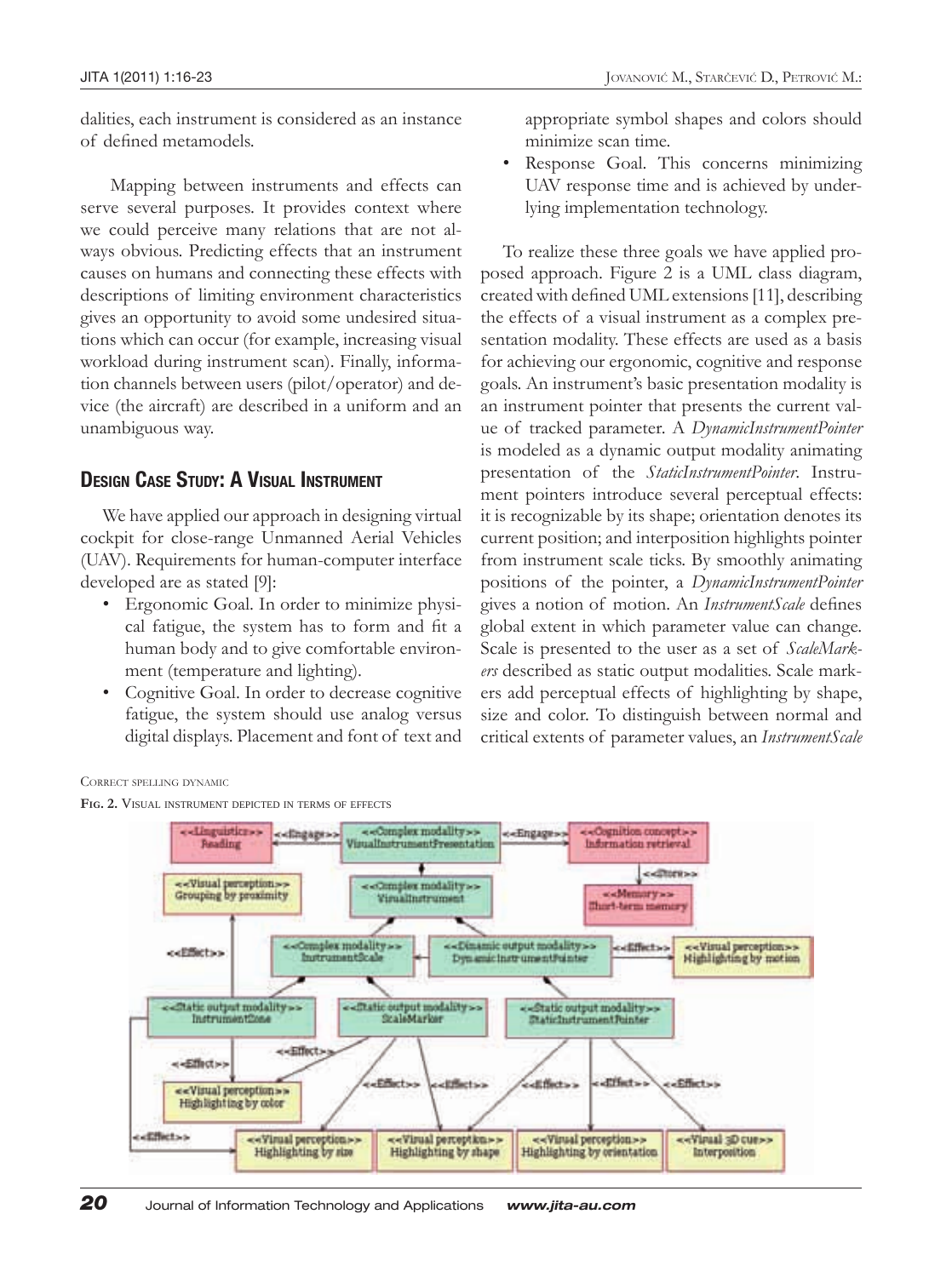consists of several *InstrumentZones*, also described as static presentation modalities. Each zone defines local extent in which parameter's value varies. Zones distinguish themselves by introducing perceptual effects of highlighting by color and shape, and grouping proximate of visual indicator for parameter values. A *VisualInstrument* presents complex modality integrating *InstrumentScales* and *DynamicInstrument-Pointers*. A set of visual instruments represents multimodality *VisualInstrumentPresentation* which engages human cognitive functions of reading and information retrieval.

Figure 3 shows instrument table developed upon given metadescriptions. These metadescriptions are most useful in cognitive walkthrough phase, as we have noticed that most of the designers and programmers are not aware of the huge number of parameters that presentation effects introduce by every part of user interface. Presented display operates in a way that represents an operator's intuitive understanding. Controls that have different functions are distinguishable from one another in order to clearly assess flight status data. Instruments and controls with related functions are grouped together in a logical arrangement, which helps reduce instrument scan time and lowers operator's workload.

#### **DISCUSSION**

The presented work can serve several purposes. First, we demonstrated the ability to predict effects

that certain type of instrument produces on humans. Proposed instrument classification connected with the metamodel of multimodal communication gives us predictive and explanatory approach for describing complex effect notions in an aircraft cockpit and connecting them with user and device profiles. Describing a cockpit in a common language, we facilitate more effective user interfaces. Designing displays and information flow at a higher level of abstraction enables predicting undesirable effects that can appear early in the design and reduces information overload. What is more important it reduces interdisciplinary gap among designers and allows integration of results from various fields of research. For example, multimodal research techniques introduce results that have been used as a basis for a measurement and enhancement of situational awareness [2]. Metadescriptions of instruments as presentation modalities with some sensory, perceptual and cognitive qualities permit experimental evaluation of human performances for complex displays from which users can clearly benefit. Evaluation results allow seeing if concrete aircraft display suits user's abilities and preferences.

Proposed approach describes all effects introduced by the instrument table. However, for more detailed analysis, it is useful to include a notion of a visual scan, which is currently partially addressed by our approach. Visual scan considers a sequence of monitoring tasks associated with flight status. Scan characteristics (where to look, how frequently



**FIG. 3.** INSTRUMENT TABLE AS INSTANCE OF COMPLEX MODALITY (A), AND THE WINDOW SHOWING AIRCRAFT MISSION ROUTE (B).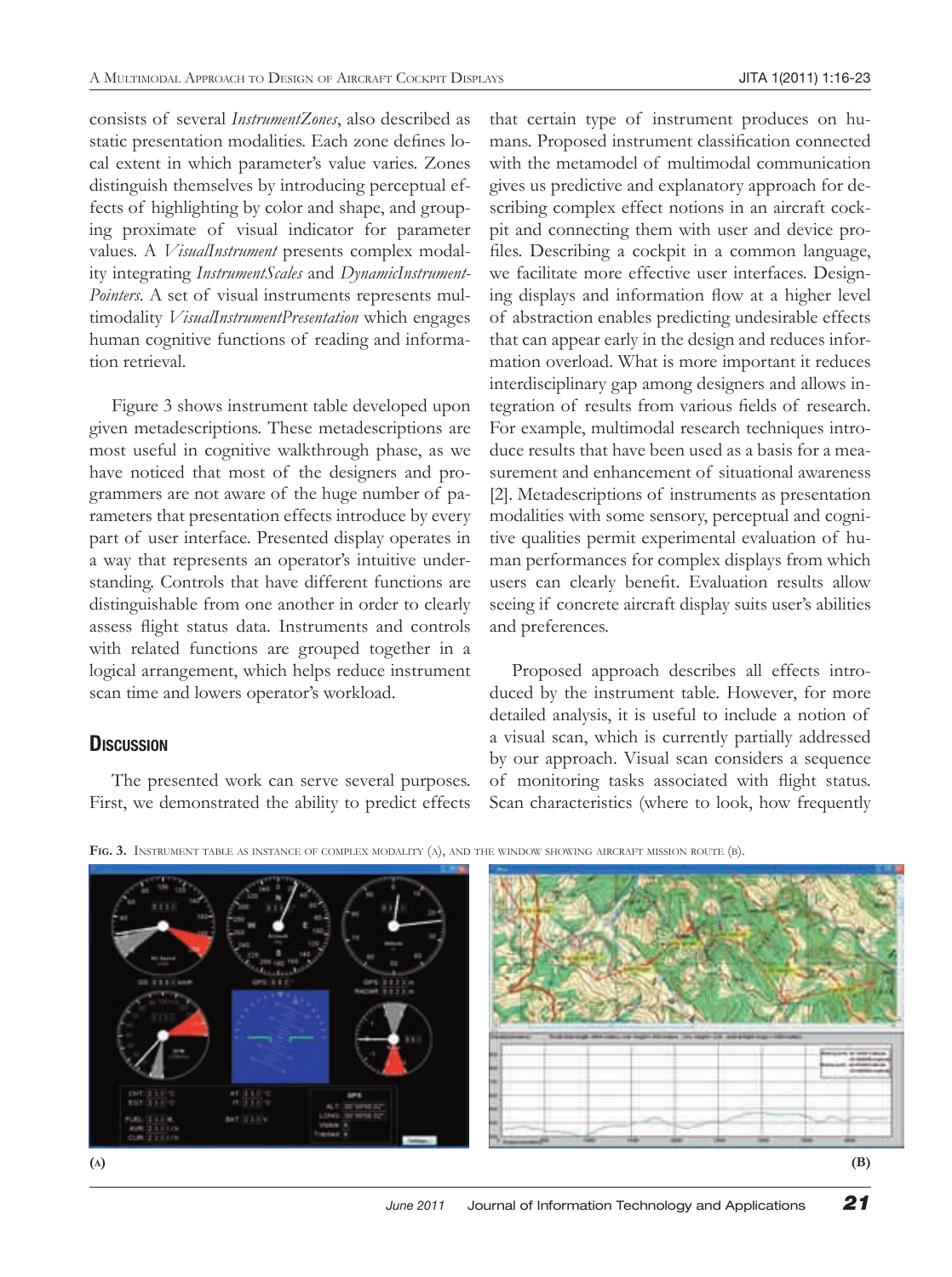and how long) are currently determined by the complexity of the information provided by devices and level of operator's expertise. Operator/pilot forms a mental model as a comprehensive understanding of a system and its dynamics. However, mental models are refined with experience, so less experienced operator can employ random scan that is not sensitive to the changing needs for information from one moment to the next. Experienced pilots often feel uncomfortable when transitioning to a new aircraft because of a conflict between their mental model and arrangement of instruments in this new aircraft cockpit. Describing cockpit at higher level of abstraction facilitates transfer of operational skills between various systems and avoids negative learning transfer.

The efficiency of usage of our method depends very much on the efficiency of supporting tools. In our current approach, we are relying on the existing UML modeling tools, and their integration mechanisms. The advantage is that the designers who are familiar with UML can do the design in their natural environments. Additional advantage is that the UML tools, such as Rational Rose, enable integration of custom code connecting the tool with other systems. However, the problem with UML tools is lack of rigorousness in modeling, which requires discipline at the side of the designer. Tools that can support analysis of the designed models are a subject of our future work.

In order to take into account the type of aircraft, the level of aircraft operator training, environment, our method allows definition of different models of users and interfaces, at different levels of abstraction. Models can be organized hierarchically and grouped according to different aspects. Models can be reused, which reduces the effort. According to our experience, the creation of the initial model is the most time consuming effort.

In the end, we would like to add that one of the advantages is the increased awareness of the designers and programmers about the human factors involved in the design of interfaces.

#### **CONCLUSION**

The presented work describes an approach to modeling aircraft cockpit devices in terms of multimodal interfaces using the UML notation [11]. This work could help cockpit designers in analyzing the information presentation to humans and avoiding overload as well as streamlining information acquisition. Each instrument consists of one or more modalities (depending on its complexity) and causes one or more effects on the user/operator. In essence, the instrument is a container for one or more information channels between operator/pilot and the device (the aircraft). If we describe the whole cockpit in terms of modalities, we get a unified way of analyzing the inputs and outputs and the resulting effects on the operator (and the device). This can be used as a basis for analyzing cognitive load as well as studying the expressiveness the inputs provide in controlling the aircraft.

We have illustrated our approach on the example of unmanned aircraft vehicle, but it is applicable for manned aircrafts as well. Presented work is a part of ongoing project and is developed as an experimental prototype. In our future work, we plan to integrate our solution into existing CASE tools and work on implementation of tools for designing aircraft cockpits based on multimodal technique presented as a proof of feasibility of the approach.